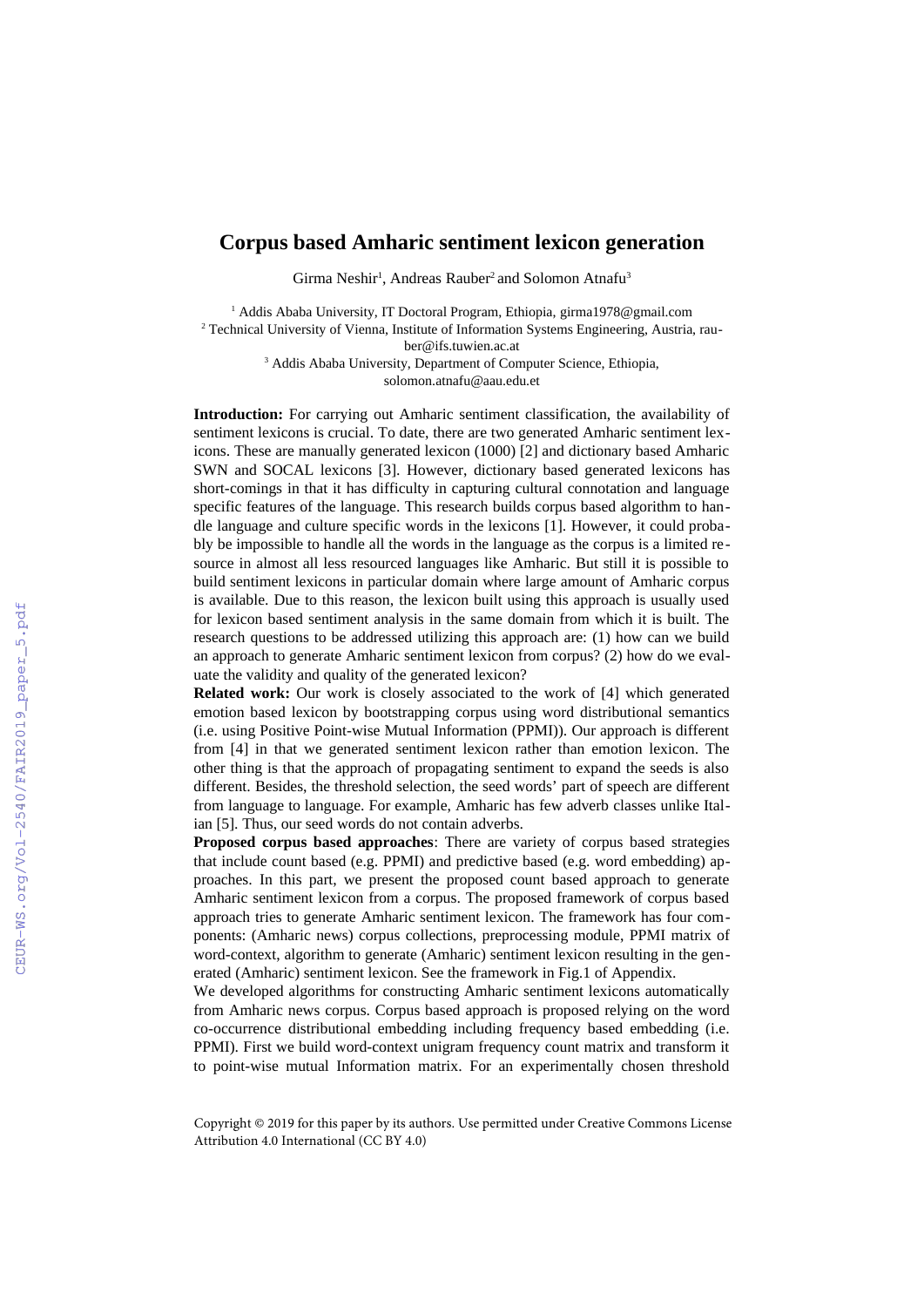value, the top closest words to the mean vector of seed list are added to the lexicon. Then, the mean vector of the new sentiment seed list is updated and process is repeated until we get sufficient terms in the lexicon.

**Results:** Seed words of size 519 are used to expand PPMI based lexicons. With experimentally obtained threshold value of 100 and 200, we got corpus based Amharic sentiment lexicons of size 1811 and 3794 respectively. See sample of generated lexicon in Table 2 of Appendix. As discussed on dictionary based lexicons in [3] for lexicon based sentiment classification, using stemming and negation handling are far improving the performance lexicon based classification. Besides, combination of lexicons outperforms better than the individual lexicon.

**Evaluation:** We evaluated the generated Amharic sentiment lexicon in two ways: external to lexicon and internal to lexicon. External to lexicon is to test the usefulness and the correctness of each of the lexicon to find sentiment score of sentiment labeled Amharic comments corpus. Internal evaluation is compute the degree to which each of the generated lexicons are overlapped (or agreed) with manual, SOCAL and SWN (Amharic) sentiment lexicons. Our lexicon detects subjectivity of Amharic facebook comments has shown an increment of 3.73 more than the subjectivity detection rate of the manual lexicon. For sentiment classification, the performance of our generated lexicon for classifying sentiment of Amharic facebook comments has an increment of 6.71 than the manual sentiment lexicon. See evaluation of our lexicon in Table 1 of Appendix. In addition, the coverage result in a general corpus of 20 million tokens depicts that the coverage of PPMI based Amharic sentiment lexicon is better than the manual lexicon and SOCAL. However, it has less coverage than SWN. Unlike SWN, PPMI based lexicon is generated from corpus. Due to this reason its coverage to work on a general domain is limited. It also demonstrated that the positive and negative count in almost all lexicons seems to have balanced and uniform distribution of sentiment polarity terms in the corpus.

**Conclusions**: This study revealed that it is possible to create sentiment lexicon for low resourced languages from corpus. This captures the language specific features and connotations related to the culture where the language is spoken. This cannot be handled using dictionary based approach that propagates labels from resource rich languages. To the best of our knowledge, the PPMI based approach to generate Amharic sentiment lexicon form corpus is performed for first time for Amharic language with minimal costs and time. Thus, the generated lexicons can be used in combination with other sentiment lexicons to enhance the performance of sentiment classifications in Amharic language. The approach is a generic approach which can be adapted to other resource limited languages to reduce cost of human annotation and the time it takes to annotated sentiment lexicons. Though the PPMI based Amharic sentiment lexicon outperforms the manual lexicon, prediction (word embedding) based approach is recommended to generate sentiment lexicon for Amharic language to handle context sensitive terms.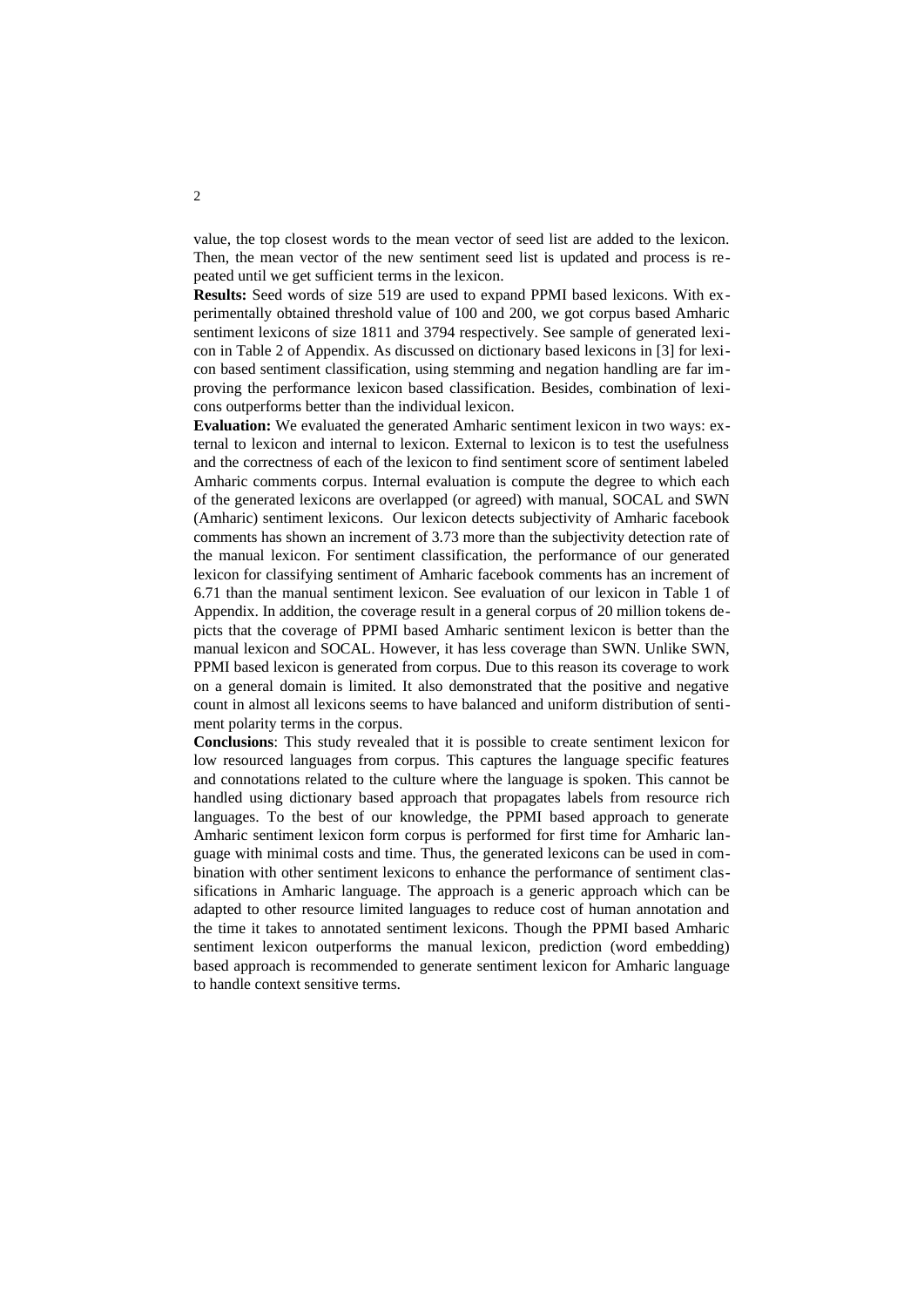## **References**

- 1. D Alessia, Fernando Ferri, Patrizia Grifoni, and Tiziana Guzzo. Approaches, tools and applications for sentiment analysis implementation. International Journal of Computer Applications, 125(3), 2015.
- 2. S. Gebremeskel. Sentiment mining model for opinionated amharic texts. Unpublished Masters Thesis and Department of Computer Science and Addis Ababa University and Addis Ababa, 2010.
- 3. Girma Neshir Alemneh, Andreas Rauber, and Solomon Atnafu. Dictionary Based Amharic Sentiment Lexicon Generation, pages 311--326. 08 2019.
- 4. Lucia Passaro, Laura Pollacci, and Alessandro Lenci. Item: A vector space model to bootstrap an italian emotive lexicon. In Second Italian Conference on Computational Linguistics CLiC-it 2015, pages 215--220. Academia University Press, 2015.
- 5. Baye Yimam. (የአማርኛ-ሰዋሰዉ) yäamarlña säwasäw. Educational Materials Production and Distribution Enterprise(EMPDE), 2000E.C.